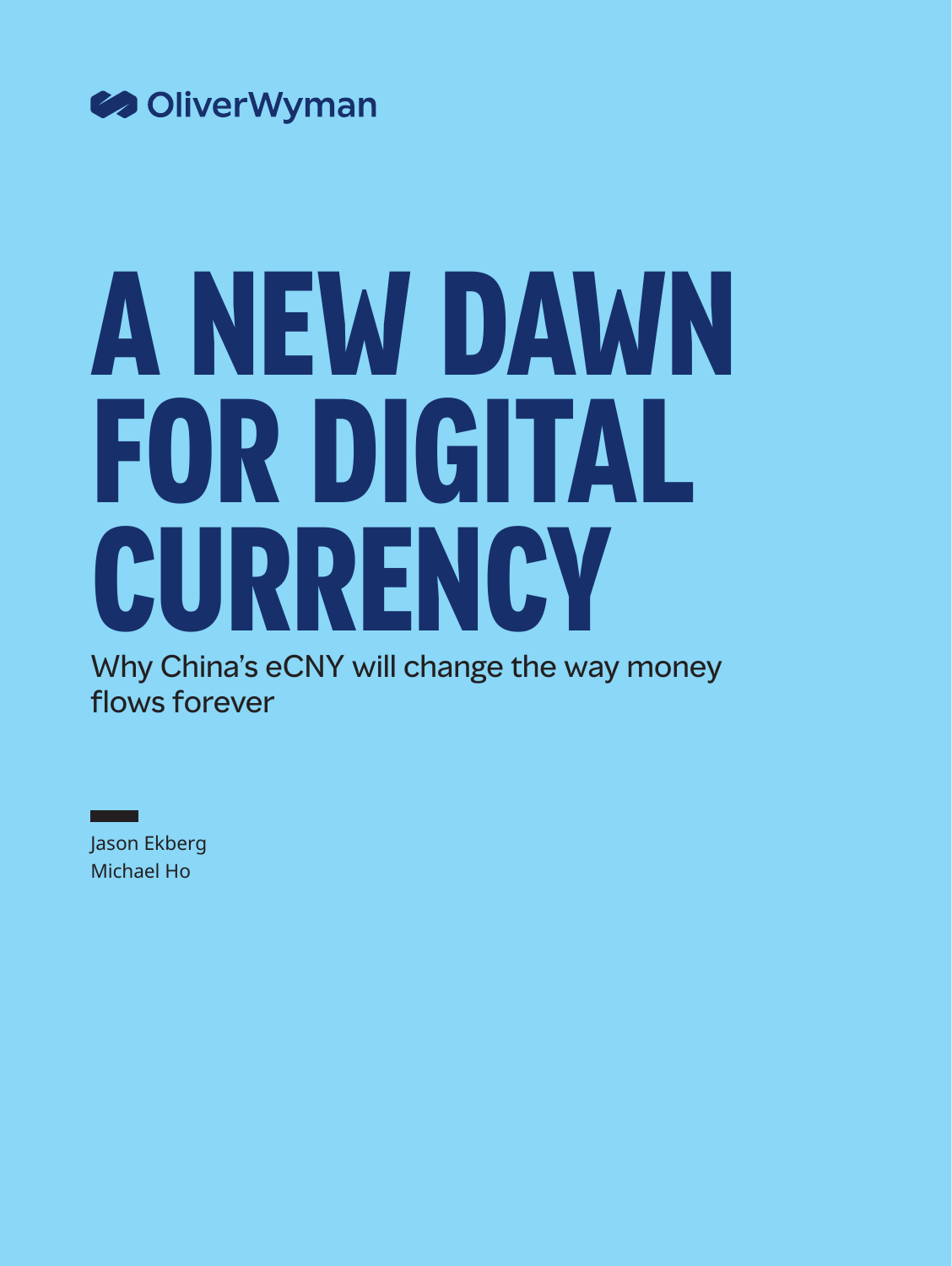As a country that invented the bank note in the seventh century, China led the way money moves and is used in everyday life. And now it's at it again. By introducing a central bank digital currency (CBDC), money is going fully digital, setting the standard for the way money flows globally.

The currency— known as eCNY— will be recognized legal tender like the paper Yuan. While Chinese payment ecosystem is already high digitized, with 8TN RMB of bank notes still in circulation, the potential of going fully digital remains huge, bringing a new dawn for digital currency. And it's coming faster than you might think. Testing of the currency, which began last year in four cities, was recently expanded by the PBOC to bigger cities including Beijing and Shanghai. A nationwide roll-out, meanwhile, is slated for next year's Winter Olympics in Beijing.

If they haven't done so already, financial players need to sit up and take note. Significance of eCNY is not just the digital currency itself— payments are already largely digitized today. What's more meaningful would be the introduction of a large-scale instant payment infrastructure, sponsored by the Chinese gov't rather than private sector, with the adoption by some of the largest companies in the world alongside with a huge population that is increasingly internationally connected. And if there is an extension of eCNY into crossborder transaction, supported by liberalization policy, this will accelerate the RMB further as a true global trade current bringing both savings and efficiency to the cross-border flows.

With currency issued and circulated by banks, and any conversion of paper RMB into digital RMB only permissible via them, they sit right at the heart of this new dawn.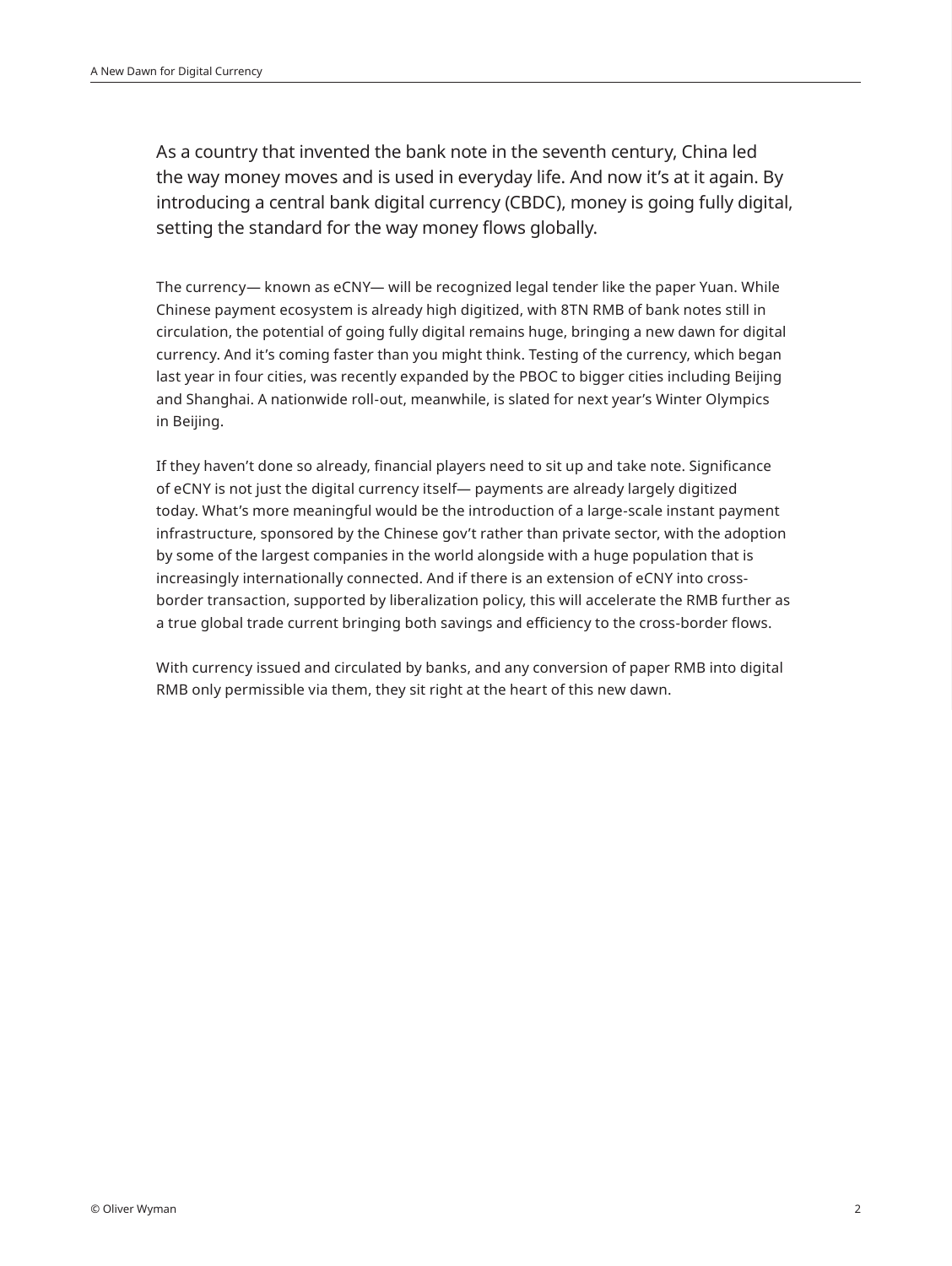# **WHAT ECNY IS**

eCNY will work like the paper Yuan. Currency will be a legal tender issued by central bank and circulated to the public via commercial banks. Payments can be made offline (based on smartphone NFC) as well as online. Payment clearing and settlement will be done through a centralized approach rather than a distributed approach, such as distributed ledger technology (DLT).

The digital Yuan will also be 'programmable' and could be set to only be used for payments after 'activation', when certain pre-defined conditions are met. This would provide additional levers for more flexible fiscal and monetary policies, as well as monitoring and controls, such as cross border.

# **WHAT ECNY ISN'T**

An effort by PBOC to redefine the global payments market structure. The short-term focus is the domestic market, bringing greater stabilities given the concentration of digital payment volumes and the "risk of failure" created. Only in time will eCNY go international and in all likelihood focus on key China-led initiatives. It is not a means to control or stymie innovation— in fact, it is meant to foster innovation by providing digital bank rails that are interoperable, reducing barriers to entry from aspirants and incumbents.

# **THE IMPACT OF ECNY TO THE MARKET**

To understand the implications of eCNY we have looked at key flows driving innovation in China— B2C dominated by big tech; cross-border investment flows currently being liberalized via connect programs and lifting of caps; and outbound cross-border investments where China is leading efforts including through financing of the belt and road initiative. We believe the immediate impact of eCNY will be concentrated B2C and in the medium-longer team more profound impact on the cross-border flows. Given these flows represent trillions of RMB, the potential changes could reshape the competitive landscape.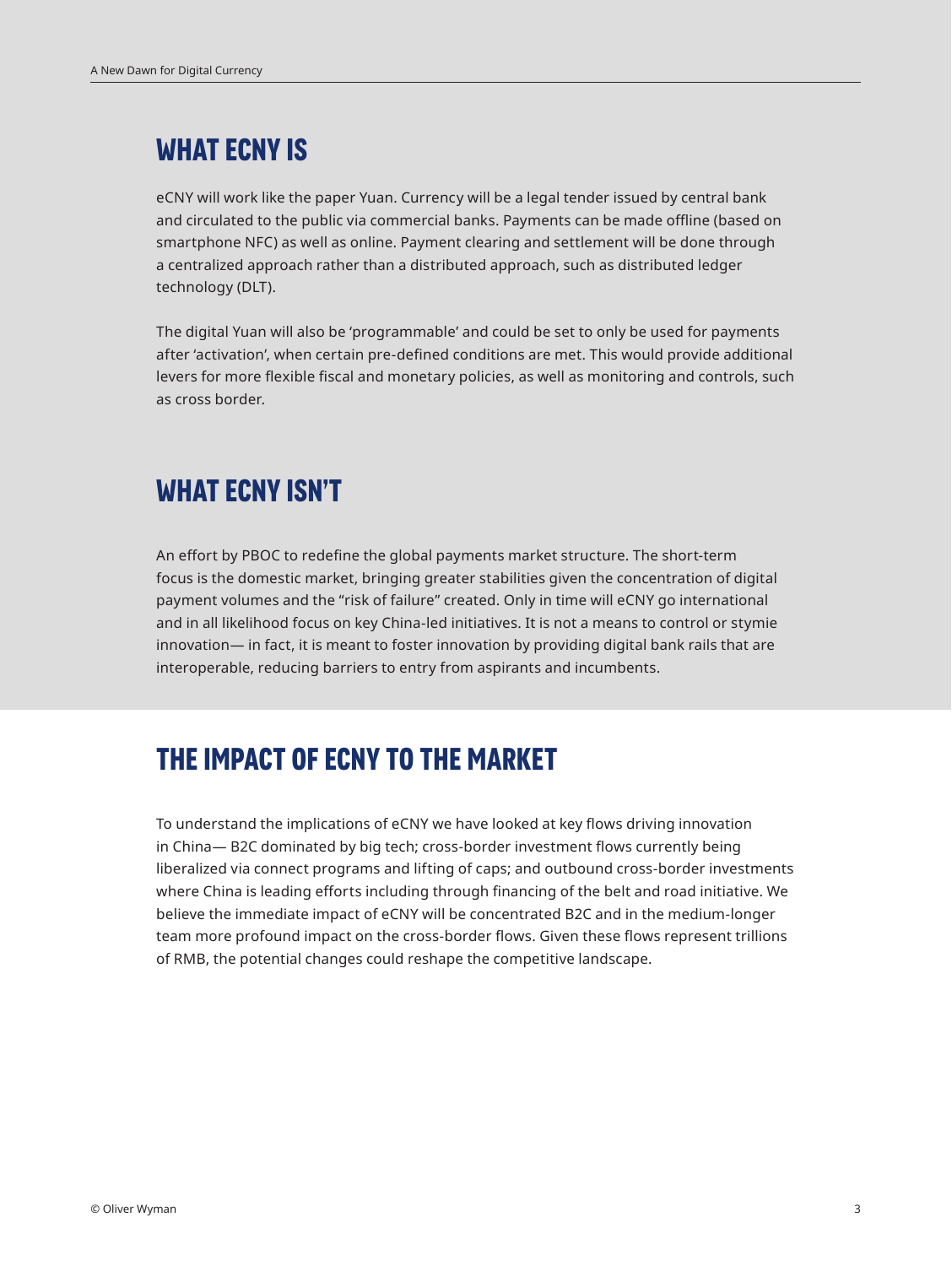# **B2C flows**

B2C is at the frontier of innovation, with 90% already happening digitally and big tech players dominating. We expect the immediate term for eCNY to accelerate disruption we see already happening with the interoperability of QR codes. eCNY has the potential to massively level the playing field between banks and big tech, while further squeezing merchant acquiring businesses. It also opens up opportunities for corporates looking to provide banking services to the end supply chain and end consumers, more commonly known as banking as a service working with licensed providers such as banks.

|                  | <b>Immediate</b><br>impact                                                                                                                                                                                                                                                                                                                                                                                                                               | Longer term potential                                                                                                                                                                                                                                                                                                                                                                                                                                                                                                                                                                                                                                                                                                | <b>Implications on</b><br>market participants                                                                                                                                                                                                                                                                                                                                                                                                                                                                                                                                                                                                                                                                                                                                                                                                                                                                                                                                                                                                                                                                                                                                                                                                                                                                                                                     |
|------------------|----------------------------------------------------------------------------------------------------------------------------------------------------------------------------------------------------------------------------------------------------------------------------------------------------------------------------------------------------------------------------------------------------------------------------------------------------------|----------------------------------------------------------------------------------------------------------------------------------------------------------------------------------------------------------------------------------------------------------------------------------------------------------------------------------------------------------------------------------------------------------------------------------------------------------------------------------------------------------------------------------------------------------------------------------------------------------------------------------------------------------------------------------------------------------------------|-------------------------------------------------------------------------------------------------------------------------------------------------------------------------------------------------------------------------------------------------------------------------------------------------------------------------------------------------------------------------------------------------------------------------------------------------------------------------------------------------------------------------------------------------------------------------------------------------------------------------------------------------------------------------------------------------------------------------------------------------------------------------------------------------------------------------------------------------------------------------------------------------------------------------------------------------------------------------------------------------------------------------------------------------------------------------------------------------------------------------------------------------------------------------------------------------------------------------------------------------------------------------------------------------------------------------------------------------------------------|
| B <sub>2</sub> C | <b>Domestic</b> Exacerbate impact from<br>interoperability from<br>• QR code standard to<br>merchant services<br>firms and internet<br>payment firms, i.e.<br>closed-loop networks<br>are broken, barrier<br>to entry significantly<br>reduced, value of 3rd<br>party collection service<br>diminished and<br>• eCNY acceptance is<br>mandated by PBOC<br>at merchant point of<br>transaction- pushes<br>open standards building<br>on universal QR code | • Infrastructure that everyone<br>can build on to create<br>applications (e.g., wallet)<br>that is interoperable à more<br>competition and innovation<br>and challenges to existing<br>tech incumbents<br>• Assuming this further<br>accelerate the transition into<br>a cashless China<br>• Lower costs for banking<br>industry- physical branches<br>can consolidate much<br>more significantly<br>• Lower fees for end users<br>• Lower barrier to entry to<br>start a bank-although<br>license availability can<br>continue to be constrained<br>• Shift to pure digital would<br>unlock massive CAPX/OPEX<br>for banks-reposition<br>from 80/20 run vs grow to<br>40/60 with deep pockets to<br>fund innovation | Near to medium term<br>• Merchant acquirers: Economic<br>pressure further intensifies;<br>consolidation likely. In addition to<br>dealing w big tech pricing pressure,<br>they have central bank's CBDC to deal<br>with creating greater pricing pressure<br>let alone complexity- smaller players<br>unlikely to be sustainable<br>• Big tech: Network advantage further<br>diminished, and duopoly status<br>challenged. Payments business-a<br>crown jewel- now at risk-while<br>low value it generated rich data and<br>cross-sell at risk- will test current<br>business models- potential need to<br>reinvent themselves<br>Medium to longer term<br>• Retailers, digital attackers: Potential<br>formidable challenger to existing<br>e-wallets. eCNY's required acceptance<br>plus ease of transacting-NFC to<br>extract cash and universal QR- put<br>pressure on need for proprietary<br>wallets-could lead to opening of<br>existing marketplaces accepting eCNY<br>directly from "new digital" wallets<br>• Banks: Enabling dramatically lower<br>costs and new business model.<br>Potentially massive savings from<br>eCNY given lower demand for legacy<br>infrastructure; ability to funnel<br>scarce investment into innovation;<br>positions them to drive "payments as a<br>service" leveraging eCNY tapping rich<br>transaction data "on them" |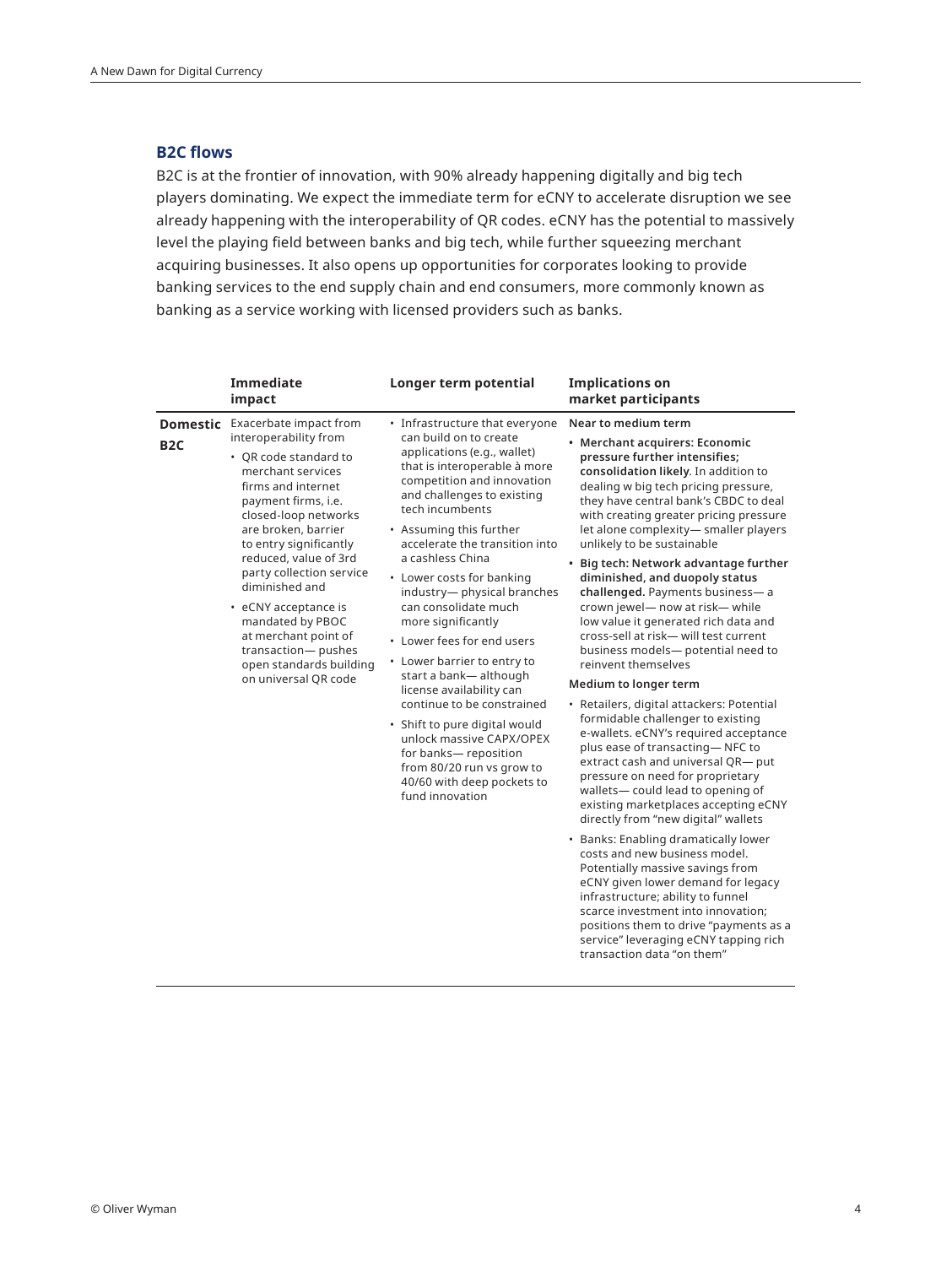## **Cross-border flows**

Cross-border is an area of excitement given China is a one of the largest players in global trade and a leading provider of foreign direct investment (FDI). Business-to-business (B2B) generates big volumes with a mix of low and high value with huge investments in digitization and is highly bank dominated. In the near-term, we expect little change given the market structure and PBOC's focus on consumer sectors. But in the longer term we expect change to accelerate, especially in areas such as Greater Bay Area (GBA ) — which is already a hot-bed of innovation— and increasing integration with on-and-offshore markets. Here we expect payment infrastructure integration to start, beginning with retail but quickly moving into B2B.

|                                                 | Immediate<br>impact | Longer term potential                                                                                                                                                                                                                                                                                                                                                                         | <b>Implications on</b><br>market participants                                                                                                                                                                                                                                                                                                                                                                       |
|-------------------------------------------------|---------------------|-----------------------------------------------------------------------------------------------------------------------------------------------------------------------------------------------------------------------------------------------------------------------------------------------------------------------------------------------------------------------------------------------|---------------------------------------------------------------------------------------------------------------------------------------------------------------------------------------------------------------------------------------------------------------------------------------------------------------------------------------------------------------------------------------------------------------------|
| Cross-border<br><b>Business-</b><br>to-business | Limited             | • Sensible starting point is to use this to integrate<br>GBA payment infrastructure-likely starting from<br>retail side                                                                                                                                                                                                                                                                       | Medium to longer term<br>• Cross-border Payment<br>Service Providers (PSPs):<br>business model viability<br>at risk. They benefit<br>from complexity and<br>lack of interoperability;<br>eCNY addresses these<br>risks and puts their<br>business models at risk<br>• Domestic banks-<br>grabbing a bigger pie in<br>cross-border business.<br>Stand to benefit from<br>growing acceptance<br>and lower transaction |
| (B2B)/B2C                                       |                     | • Assuming eCNY can be used overseas (e.g. in<br>HK covering CNH) for trade settlement, this can<br>accelerate adoption of RMB for cross-border<br>payment/ trade settlement, since it is cheaper<br>and faster- estimated 5-10% of HK GDP could<br>be generated from more efficiency clearing<br>and settlement                                                                              |                                                                                                                                                                                                                                                                                                                                                                                                                     |
|                                                 |                     | • Using eCNY to settle oil contracts could be a<br>game changer- especially given China's growing<br>influence as an oil buyer and the faster pace of<br>carbon transition in other major oil buyers; this<br>will break the monopoly of USD in pricing major<br>global commodities                                                                                                           |                                                                                                                                                                                                                                                                                                                                                                                                                     |
|                                                 |                     | • However there are two other key dependencies                                                                                                                                                                                                                                                                                                                                                | costs driving greater<br>payment flows, reduced                                                                                                                                                                                                                                                                                                                                                                     |
|                                                 |                     | . Capital and FX control- flexibility for<br>merchants to convert trade currencies<br>to other currencies— however this could<br>be mitigated by inclusion of CNH in eCNY<br>system; programmable nature of eCNY can<br>potentially enable the Chinese gov't to deploy<br>more innovative methods to allow more<br>gradual liberalization of the currency that are<br>previously not possible | FX costs and better<br>liquidity; however the<br>flip side is banks also<br>benefited from T+2-<br>the float goes away<br>as does the loss of<br>working capital lending<br>to fund working capital<br>(to cover inefficient                                                                                                                                                                                        |
|                                                 |                     | . Perceived stability of RMB- most trade<br>counterparts perceive lower FX risk in USD<br>because most Asian currencies remain linked<br>(explicitly or implicitly managed) to USD                                                                                                                                                                                                            | payment flows)<br>• Foreign banks - could<br>be squeezed out of<br>traditional cross-border<br>sweet spots. Shifts to<br>eCNY away from global<br>rails means SWIFT<br>potentially loses and<br>foreign banks who lack<br>onshore depth will have<br>little eCNY to support<br>cross-border potentially<br>being squeezed                                                                                           |
|                                                 |                     | • Overall likely to accelerate RMB<br>internationalization for those already<br>participating in CN-backed programs, e.g., BRI;<br>programmable nature of eCNY could enable an<br>"eCNY bubble" along BRI corridor which allows<br>better oversight by CN gov't while allowing higher<br>degree of liberalization                                                                             |                                                                                                                                                                                                                                                                                                                                                                                                                     |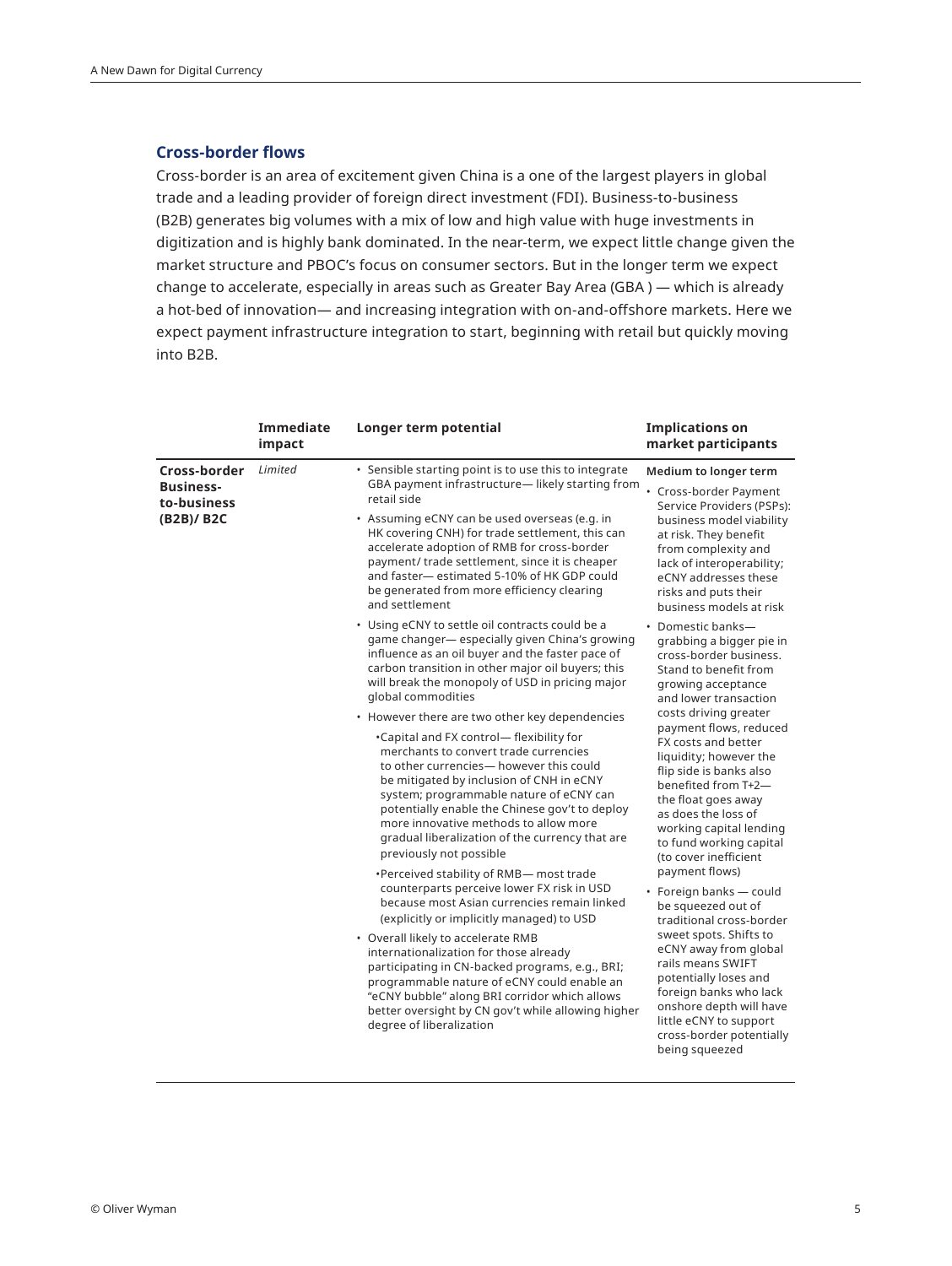### **Consumer to Financial Institutions (C2F)**

C2F captures the cross-border investment flows where ongoing liberalization is to foster innovation across connect programs. Most efforts to date have focused on greater market access, such as on and offshore flows via connect programs and removing legacy caps on cross-border investment flows for consumer and institutional. With eCNY we expect further disruption in the longer term, with a number of players squeezed with domestic banks and securities houses likely to be the big winners.

|                  | impact  | Immediate Longer term potential                                                                                                                                                                                                                                                                                                                                                                                             | <b>Implications on</b><br>market participants                                                                                                                                                                                                                                     |
|------------------|---------|-----------------------------------------------------------------------------------------------------------------------------------------------------------------------------------------------------------------------------------------------------------------------------------------------------------------------------------------------------------------------------------------------------------------------------|-----------------------------------------------------------------------------------------------------------------------------------------------------------------------------------------------------------------------------------------------------------------------------------|
| C <sub>2</sub> F | Limited | • Domestic likely see limited impact<br>• On cross-border, assuming eCNY is extended<br>to cover CNH, this will enable more efficient<br>and cheaper cost for investment transactions-<br>facilitating more flows; however, this is<br>contingent upon the capital control policy for<br>CNH vs. CNY Sensible starting point is to use<br>this to integrate GBA payment infrastructure-<br>likely starting from retail side | • Bank and securities houses-<br>mixed; here again banks benefit<br>from float which will be reduced<br>w eCNY however flip side is lower<br>transaction costs should reduce<br>frictions and could attract new<br>flows however limited until true<br>convertibility is in place |

# **KEY STRATEGIC CONSIDERATIONS FOR BANKING INDUSTRY PLAYERS**

As the introduction of eCNY gathers pace, key players in the industry have a number of questions to consider and act on.

#### **Digital players**

For digital players, working out how to evolve their merchant acquiring business while the core service is commoditised will be crucial. As will working out how to capture opportunities from a more open and interoperable eWallet/ payment space. For example, should they build, partner, or buy/sell the business? What role could sector tailored propositions play, for example Food & Beverage and what type of value-added service (VAS) will create compelling propositions, e.g., B2C analytics to help merchants grow and run their business.

## **Big tech**

Big techs will need to work out how to defend their existing market dominance in eWallet/ payments, especially given the significantly lower barrier to entry. Other considerations include how would eCNY affect the current monetization model, or the path towards one, as well as whether they should compete or partner with potential entrants to the eWallet market. If the market does become more fragmented, for example in eWallets, what will their role be in the new ecosystem?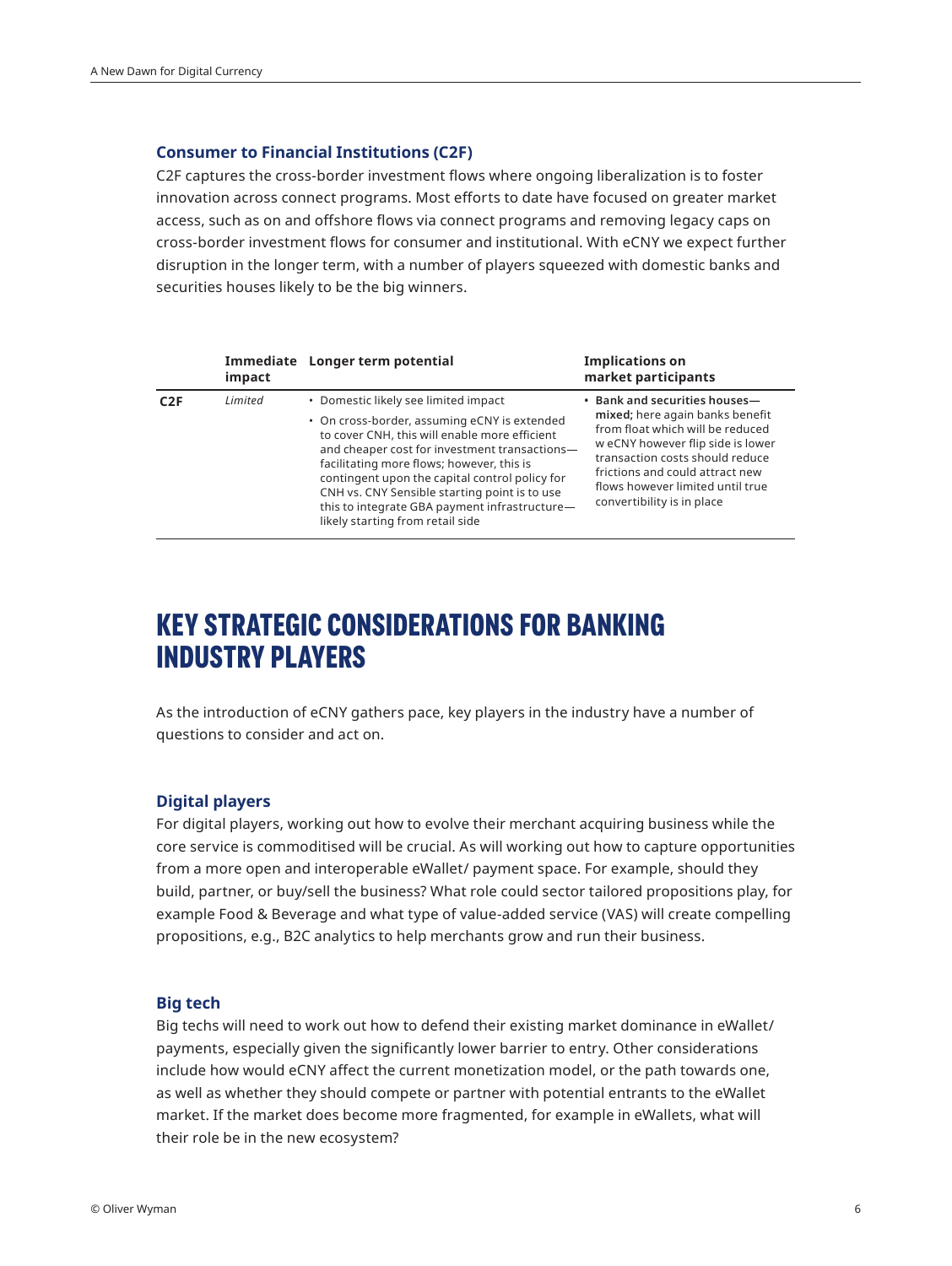#### **Domestic banks**

The decision on whether to launch an eWallet proposition on the back of eCNY is something domestic banks will need to consider, as well as how important it would be for creating incremental revenues versus defending existing share. Corporate clients also need to be considered. eCNY means banks have the opportunity to create a new proposition for their corporate clients, such as a bank as a service (BaaS) to enable them to offer their own eWallet services.

The trajectory towards a cashless society, and what it's going to look like, should be top of mind. How would an acceleration to a cashless society impact a bank's legacy infrastructure, including its hardware, software, and people? Banks should also be asking whether the adoption of eCNY will get traction in the cross-border B2B space, as well assessing how fast that might happen.

#### **Foreign banks**

How to leverage the adoption of eCNY, such as by launching their own wallet proposition, will be a key consideration for foreign banks and could help them get a foot-hold in the domestic market. In addition, assessing whether there are innovative ways to achieve scale more quickly, for example by establishing a partnership with a corporate or customer loyalty platform, will also be key.

Finally, foreign banks will need to consider how the use of eCNY in cross-border B2B payments could potentially erode their competitive advantage in this space. How they hedge the downside risk, while at the same time creating growth in their cross-border business, will need to be carefully considered.

# **CONCLUSION**

The introduction of eCNY has the potential to elevate RMB to a new height. And with a nationwide roll-out now under a year away, financial players need to consider the impact now. With the potential for the new currency to move into cross-border transaction, supported by liberalization policy, RMB could become a true global trade that will bring savings and efficiency.

## **A new dawn of currency is upon us, and the time to act is now.**